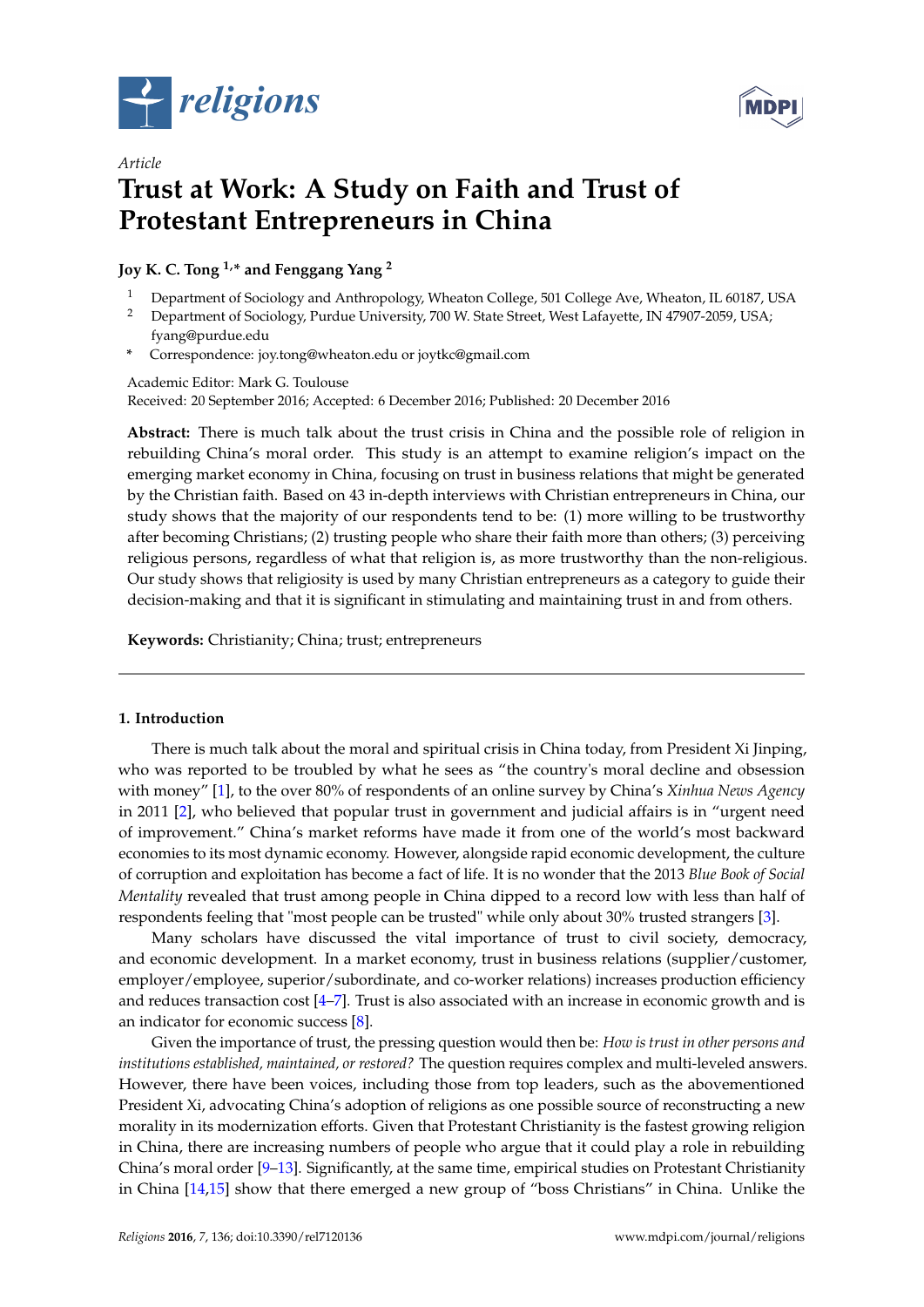stereotyped understanding of Chinese Christians as old, female, and lowly-educated peasants, boss Christians are male entrepreneurs who are more educated and adept at integrating business and Christian values. Studies [\[12](#page-10-10)[,16](#page-10-11)[,17\]](#page-10-12) demonstrate that Christian-owned corporations in China display an abiding belief in Christian ethics, such as integrity, which contribute to workplace practices that are more rational, moral and legal. There was a recent report in *The Telegraph* on 28 November 2013, entitled "Restaurant confronts China's moral crisis with free food," which reports a 51-year-old Chinese entrepreneur from Fuzhou, Liu Pengfei, who opened his "Good One" buffet in China in what he said was "a bid to rescue a long-lost sense of trust in Chinese society" [\[18\]](#page-10-13). By giving customers the choice as to how much they pay—or if they pay at all, Liu, a Christian, hopes that, "When I trust them—the customers—they will trust me and they will begin to love others." Liu's story is not a typical case of faith—business integration. Nevertheless, it illustrates the enormous power of faith in not only motivating people to be trustworthy but also in believers' attempt to influence others to behave similarly.

Through a qualitative study of 43 Christian entrepreneurs in China, this article seeks to examine Christianity's influence on trust. We intend to answer the following questions: Do Christian entrepreneurs' faiths help them re-establish trust that is widely missing in society? If yes, what aspects of religion lead to trust? For example, is it participation in collective rituals [\[19\]](#page-11-0), adherence to certain beliefs and ethical norms [\[20\]](#page-11-1), or the belief in a powerful, active, conscious, morally concerned god [\[21\]](#page-11-2)?

The rest of the paper is organized as follows. We first describe the research method and profile of respondents. We then present the findings of our study from four aspects: (1) how faith affects Christian entrepreneurs' trust in employees; (2) how faith affects their trust in clients and suppliers; (3) how they earn trust from employees and clients; and (4) the reasons for trust. We will then provide our conclusion.

## **2. A Brief Review of Trust and Religion**

#### *2.1. Trust and Religion in General*

Existing empirical studies on the relationship between religion and trust have yielded mixed results. Niclas Berggren and Christian Bjørnskov [\[22\]](#page-11-3) in their article provide a comprehensive summary of the findings: On the positive side, since all major religions call for behaving well toward others, they have been recognized as significant to stimulate social trust [\[23\]](#page-11-4). Studies also show that participation in voluntary association, including religious communities, generates and maintains trust [\[24–](#page-11-5)[26\]](#page-11-6). Further, religions often prohibit socially destructive behavior through social or divine enforcement mechanisms [\[27\]](#page-11-7). To the extent that people believe that religious persons are regulated by stricter moral demands, such persons are probably viewed as more trustworthy, which may in turn induce trust.

On the other hand, there are studies that show the negative religion–trust effect. Studies show that believers might have less trust in others who are not subjected to the same moral teachings and their trust is mostly restricted to their own group [\[5,](#page-10-14)[26,](#page-11-6)[28\]](#page-11-8).

## *2.2. Trust and Religion in China*

In comparing world religions, Max Weber argues that Confucianism and Daoism have promoted a "particularistic trust" in Chinese societies. Such trust is rooted in the "community of blood" and rested upon personal, familial and semi-familial relationships [\[29\]](#page-11-9). It trusts no one except people with whom one has personal relations. For Weber, such trust is in contrast to the universalistic trust, which was built on the "superior community of faith" such as the Puritan sects in the West, and was the foundation for capitalistic enterprises to emerge in Western Europe. Along the same line, political scientist Francis Fukuyama [\[5\]](#page-10-14) asserts that Confucianism is a reason for the low trust in (overseas) Chinese businesses. Redding [\[30\]](#page-11-10) also argues that one of the characteristics of Chinese family businesses is that people outside the family are extremely distrusted. These studies seem to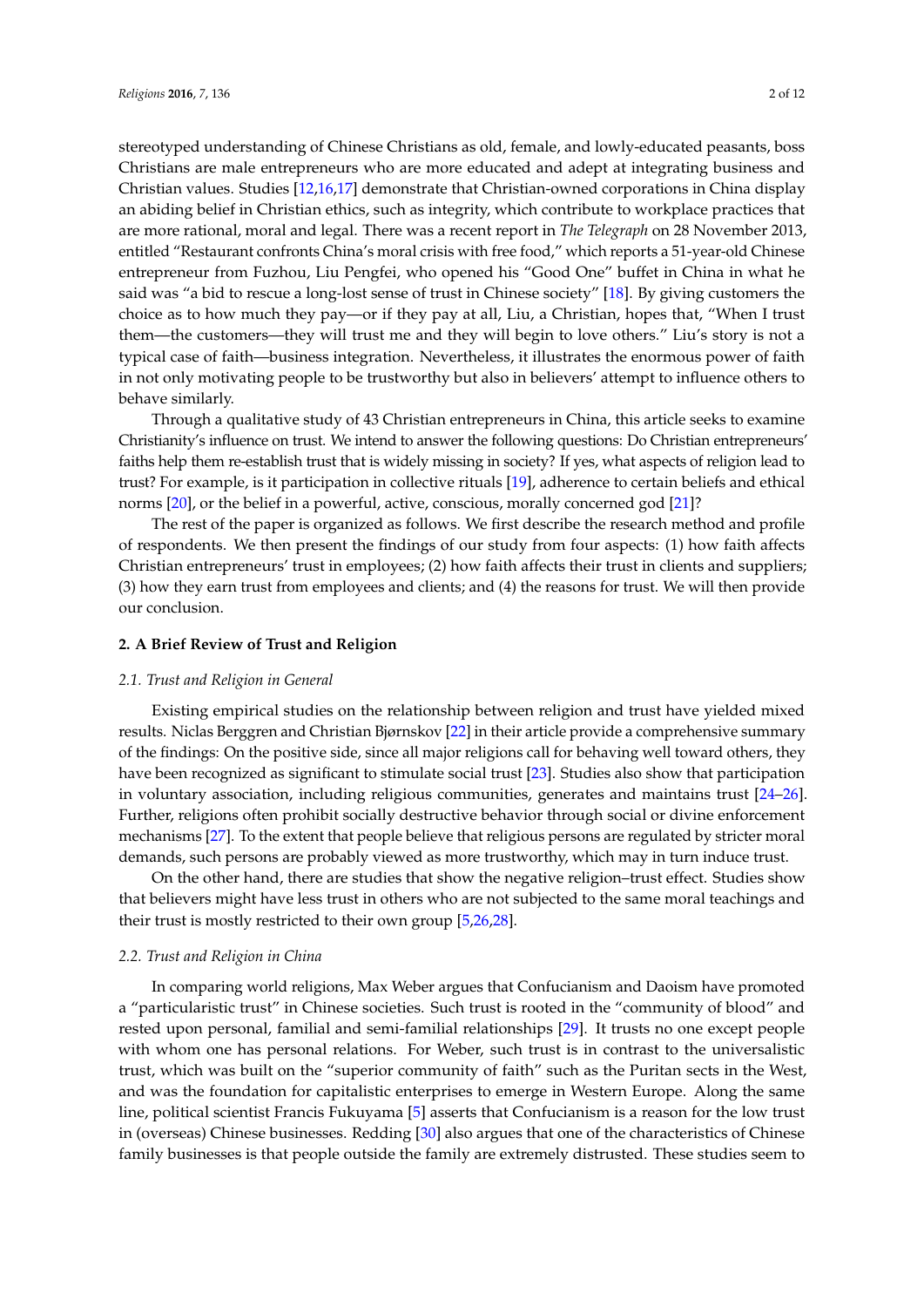have altogether suggested that Chinese culture is not conducive to the establishment and maintenance of a kind of social or universal trust.

It will then be natural to ask, what about Christianity, which has a more recent history in China? Does Christianity stimulate or discourage social trust among its Chinese adherents? There have been very few research projects exploring this issue. In his study of Catholics, Richard Madsen shows that in surviving severe political repression, the village-centered Catholics have focused more on hierarchical relationships of authority rather than on horizontal relations of cooperation and mutual trust [\[31\]](#page-11-11). China's Protestants are fragmented into underground vs aboveground churches and into competing sectarian groups [\[32\]](#page-11-12). How much and what kind of trust do Protestant groups generate? Alesina and Ferrara [\[33\]](#page-11-13) found that belonging to a minority, which is often a group that has historically been discriminated against, is associated with having low trust. Will this be the case for Protestants in China that they, too, like Catholics, end up trusting primarily their family members and personal *guanxi* networks [\[34\]](#page-11-14)? This paper is an attempt to provide an answer to the effect of Protestant Christianity on trust and trustworthiness, both within and between believers and others.

## **3. Research Method and Profile of Respondents**

The data was collected through in-depth interviews. Our researchers<sup>1</sup> completed  $43^2$  usable face-to-face interviews with a diverse group of Chinese Christian entrepreneurs in China from 2006 to 2007. The respondents were selected from various cities in China including Beijing, Changsha, Chengdu, Chongqing, Hangzhou, Nanjing, Shanghai, Shenzhen, Wenzhou and Wuhan. The respondents, nine of them women, consist mainly of business owners and a few CEOs, high-ranking managers, and one business attorney. All of them, except two managers, were from private businesses, most of whom started their initiatives in the mid- and late-1990s. The size of their business varies, with the largest factory containing around 5000 to 6000 workers, while the smallest has three. In terms of length of religious affiliation, half of the respondents were baptized between 1996 and 2006. Most of the rest were raised in Christian families but became serious about their faith when they were adults. Many of them were converted or reintroduced to their faith through friends, including business partners and clients, or family members.

The interviews were semi-structured and open-ended, including questions about conversion and religious participation experiences, business and managerial practices (Appendix [A\)](#page-9-0). Such questions are either private or very sensitive in nature. This is more so in the context of China, as religious activities are only permitted within a church compound and are under tight control. As is to be expected, some people did not wish to answer questions that they deemed sensitive or personal or, in some cases, provided an answer but refused to explain why. There is a discrepancy or gap in some numbers as we were unable to collect a complete set of answers for all questions.

Trust is an abstract concept that might not carry the same meaning in different contexts. In this paper, we defined trust as having confidence in people's good will towards us and that they intend to keep their word and reliably accomplish the tasks we assign them.

## **4. Trust in Employees**

## *4.1. The Weight of "Faith" in Hiring Decisions*

In responding to a question about their criteria of hiring, among the 32 who responded, only one mentioned that the other's faith is crucial and that he would only hire Christians. His decision was not based on his beliefs but instead upon the nature of his business. He owns a media company that

<sup>&</sup>lt;sup>1</sup> Thanks to Dr. Li Xiangping and his research assistants in collecting data.<br><sup>2</sup> Li and his research assistants have interviewed 45 Christian entrepreneuve

<sup>2</sup> Li and his research assistants have interviewed 45 Christian entrepreneurs. However, due to the incomplete data, we have only managed to analyze 43 interviews.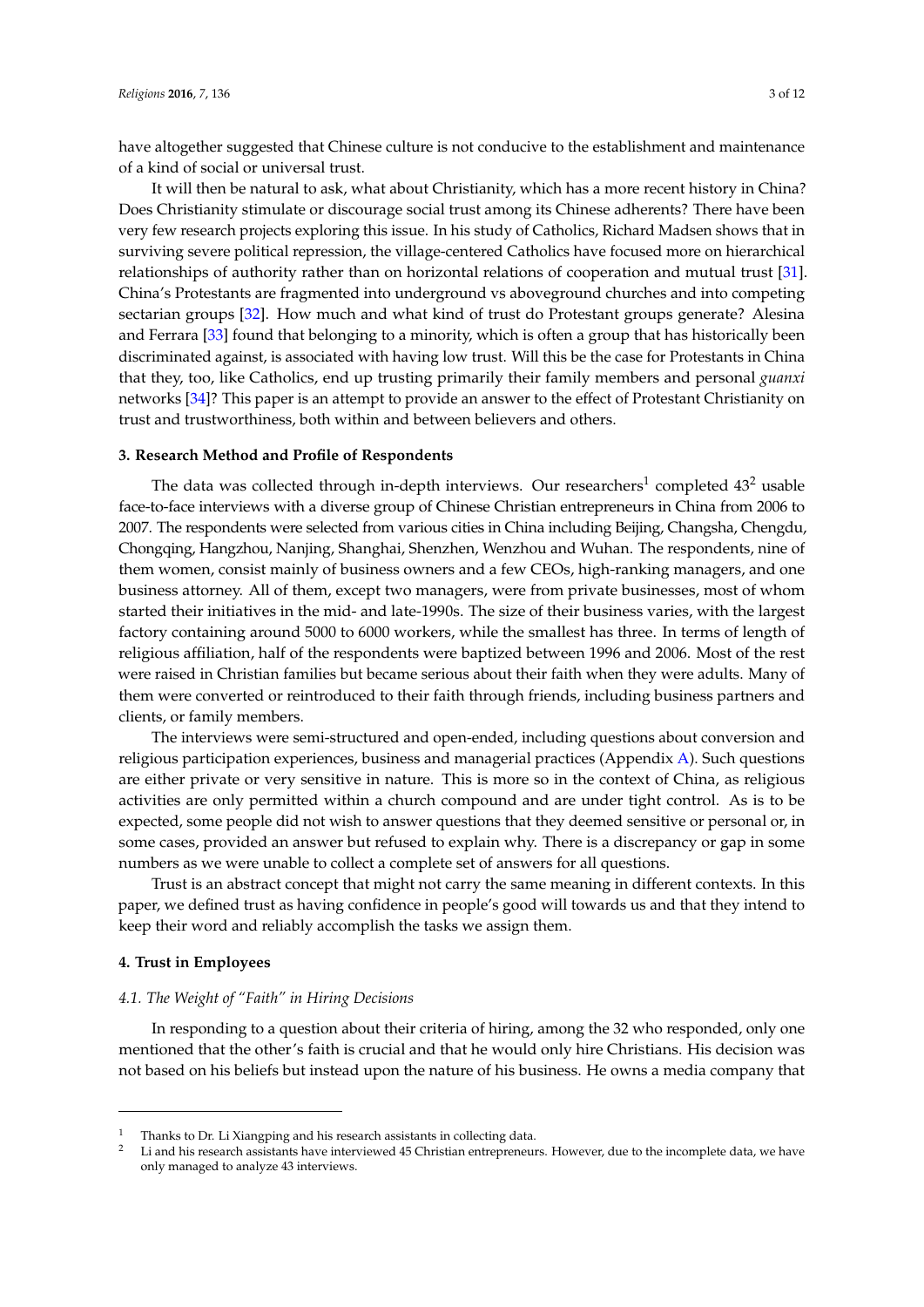produces Christian books and CDs. On the other hand, there was also one who indicated that she did not want to hire Christians because "they expect more from a Christian boss, that you will be more loving and forgiving if they make mistakes."

In between these two answers that are on the extreme end of the continuum, there are various options of faith/hiring considerations. Eight respondents mentioned that the other's faith does not carry weight in their hiring decision. For some, the idea of hiring a Christian was impractical as they rarely came across Christians in their business relationships. For others, it was irrelevant. As described by Mr. W., "My only concern is to find the right person for the right job. If not, we are not a good steward. Good Christians do not necessary [sic] mean good employees." Two respondents mentioned that they preferred Christians and believers of other religions. For them, religion, as long as it is one of the major religions that are recognized by the Chinese government, helps make a good person.

The majority of our respondents (20) mentioned that the other's faith was an important factor, although not the only one, in their hiring decision. The rationales offered included: (1) Christians are generally more honest, less likely to cheat an employer and they work harder; (2) common ground in faith makes employer–employee communication easier; (3) sharing the same faith will help build a stronger work team and reduce turnover rate. However, the other's faith was not the most decisive factor in their hiring decision. As mentioned by Mr. F from Shanghai, "I always feel that Christians are generally better persons; the more one learns about Christianity, the more he wants to avoid things that go against his conscience. But still our first concern in doing business is to gain profit. We need to find people that are competent. The best choice will be a competent Christian." For Mr. F and people like him, an employee's skills and track record are equally, if not more, important than his religiosity. Thus, if candidates have similar skills or the job does not require specific skills, they prefer Christians. As described by Mr. Z from Hangzhou, "When two resumes with similar background are placed on my desk but one is Christian and one is not, of course I will choose Christian. But if two men appear before me, I need to find out more about their abilities and faith (before deciding which one to choose)." This shows that trust is a function of two things: competence and religiosity, which is assumed to be related to character. Without competence, religiosity by itself is insufficient to induce trust. Ms. Y's comment captures well the wish of most Christian entrepreneurs, "If I find someone that is competent, and that he is also a real Christian, honestly, I will be elated that I can't sleep at night. Surely the first thing is to give thanks to God!" Indeed, it requires a miracle to find someone in the job markets in China who fulfills the stated requirement of competency and unstated expectation of religiosity. To meet the needs, most worked the other way around. They hired people based on abilities but attempted to evangelize him or her afterwards. Our study shows that 29 respondents have shared faith openly with their employees. This is apparently one way to reach the goal of having capable employees who shared their values.

## *4.2. The Weight of "Faith" in Employee Treatment*

After hiring someone, when strangers become familiar persons, whom would Christian employers trust more? Will employees' religiosity play a role in this? Among our respondents, eight mentioned that they did not trust or treat Christian employees differently. They followed the company's rules in relating to employees and expected the same from them. As mentioned by Mr. D, owner of a Wenzhou-based valve business that hired more than 500 workers, "Sometimes when a Christian violated certain rules and was imposed a fine, he would argue, 'We are Christians and God is merciful. How can you treat me like this?' I said, 'faith is faith and work is work. Every company has its rules and we have to impose that consistently.'" Mr. B installed a device on each employee's computer so that he can track their moves. "That was installed on every computer, including those used by the best workers or Christians. I distribute jobs according to their capability and responsibility. I don't consider their religiosity."

On the other hand, seven respondents mentioned that they have more trust in Christian employees. This did not, however, necessarily mean that Christians enjoyed more privilege than their non-Christian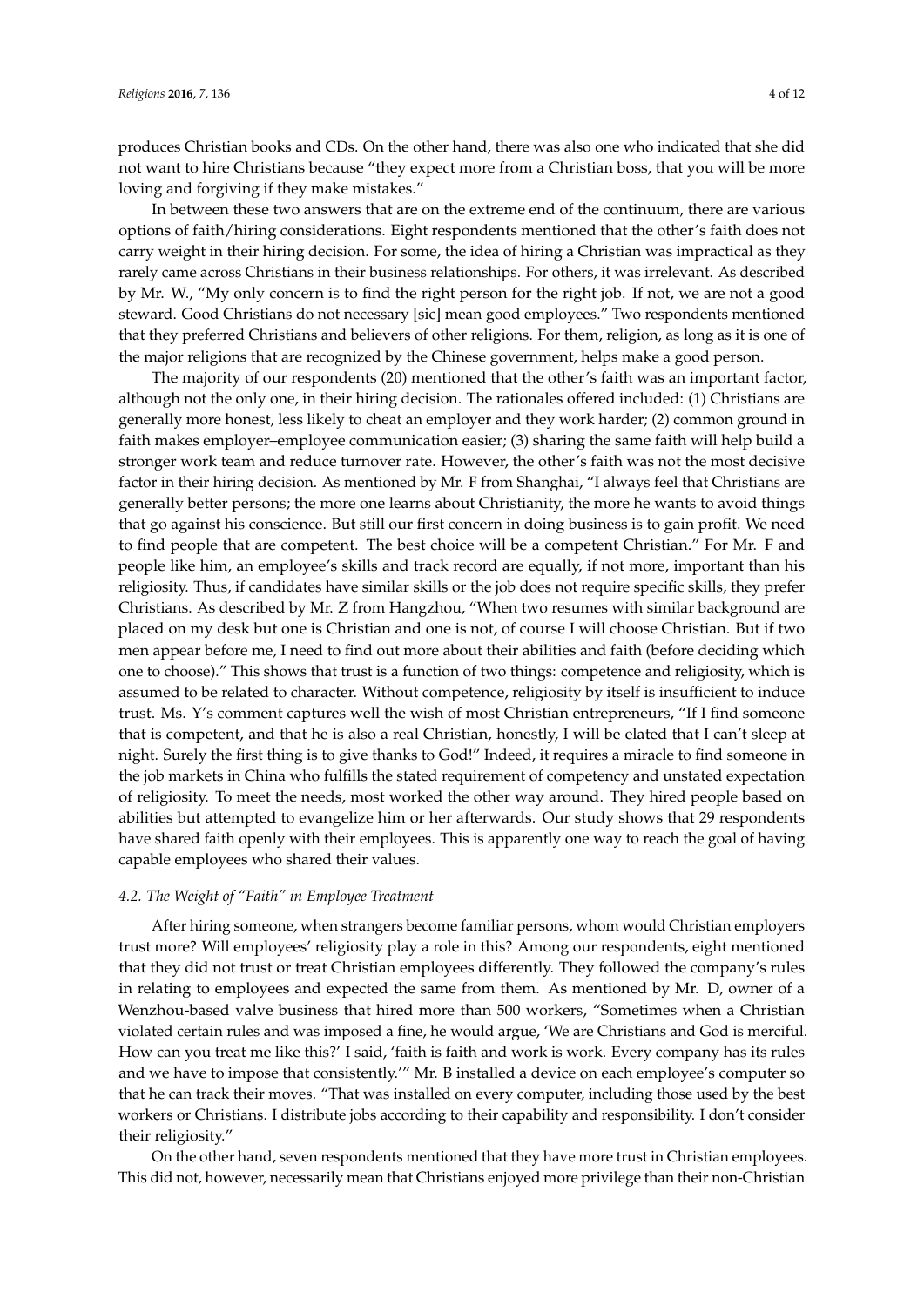colleagues. Quite the contrary, many mentioned that they trusted Christians' integrity more and expected them to be role models for others. The comment of Mr. L, who hired 30 workers, illustrated this: "My business has not been stable. When things gone tough many workers disappeared. During those times I relied on my Christian workers. They were my 'fire brigade' that filled in the gap. I trust them a lot but I do not promote them to be leaders. They can be too honest sometimes and not canny enough. I also do not want people to think that I am biased." Or as mentioned by Mr. G, "When I hired Christians I warned them that this is not a comfortable place to work at. Some of them assumed that a Christian boss would take special care of them. No. We are all working for God, we need to have better performance and endure more hardship. You do what others don't want to do, but you don't play bad tricks as others do." Quite counterintuitively, Christians do not seem to enjoy favorable treatment under Christian bosses. The reasons might be, first, most people want to be seen as fair in dealing with their employees, a strategy that will help them to create a stable working environment and to retain their workers. Also, by intentionally avoiding to show preference, Christian bosses have demonstrated that they are trustworthy and increased credits in the "trust accounts" they have with

# **5. Trust in Clients and Suppliers**

non-Christians, who make up the majority of their employees.

Unlike employees, clients can be temporary contacts, but if things go well, they become long-time business partners. In dealing with clients, how do Christian entrepreneurs decide who can be trusted, i.e. that the other parties will pay money on time? Or, under what conditions would Christian entrepreneurs agree to trade goods on credit? Will their faith or that of the clients' play any role in this decision?

In our study, 27 respondents mentioned that they trusted Christian clients more and were more willing to do business with them for three reasons: (1) mentally, they felt more at ease dealing with Christians because of the shared faith and values; (2) emotionally, they felt a natural sense of closeness, as illustrated in the story of Mr. A: "I've been dealing with a client for more than two years. Things went well and we have a good impression on each other. Last Christmas I bumped into him at a church where he was serving as an usher at the church's front door. It was such a great surprise to know that we were both Christians! Now looking back, I should say it is always good to do business with Christians. I have a natural good feeling toward them"; (3) the cost of doing business with Christians is also lower because of less money being spent on dinner parties, kickbacks, and expensive gifts.

Another nine respondents mentioned that they trusted religious people, regardless of what that religion is, more than the non-religious. They understand religions, despite their different pursuits and doctrines, to govern their adherents' behaviors and encourage integrity. They think this makes religious people more trustworthy.

Nevertheless, although a great number of Christian entrepreneurs claimed to have more trust in Christians, their trust is not without reservation. In fact, the level of their trust is dependent on the perceived level of the other's religiosity. This is evidenced by the fact that 15 of the 27 respondents mentioned their misgivings in doing business with Christians. The key problem is the difficulty to decide whether the other is a "true" Christian. As someone said, "The church's door is widely opened, anybody can enter and claim to be a Christian." They have confidence that a true believer, one that is sincere in faith, would be a person of integrity. But there are so-called Christians who do not behave as they claim or, worse, are "fake" Christians who use faith as a cover to lure others into a scam. About half of them have personally experienced, or known someone who has suffered, financial loss, either through doing business or daily interaction with someone who claimed to be Christian. At least two have been trapped into a scam by clients whom they thought were Christians. This explains why a significant number of Christian entrepreneurs said they did not invest trust in someone solely by the fact that the other claimed to be a Christian. It is surely a big plus in the "trust account" if the other happens to be a true believer. Sharing the same faith is helpful in creating basic trust and a positive impression, especially for strangers. Yet in building long-term trust, most people would also rely on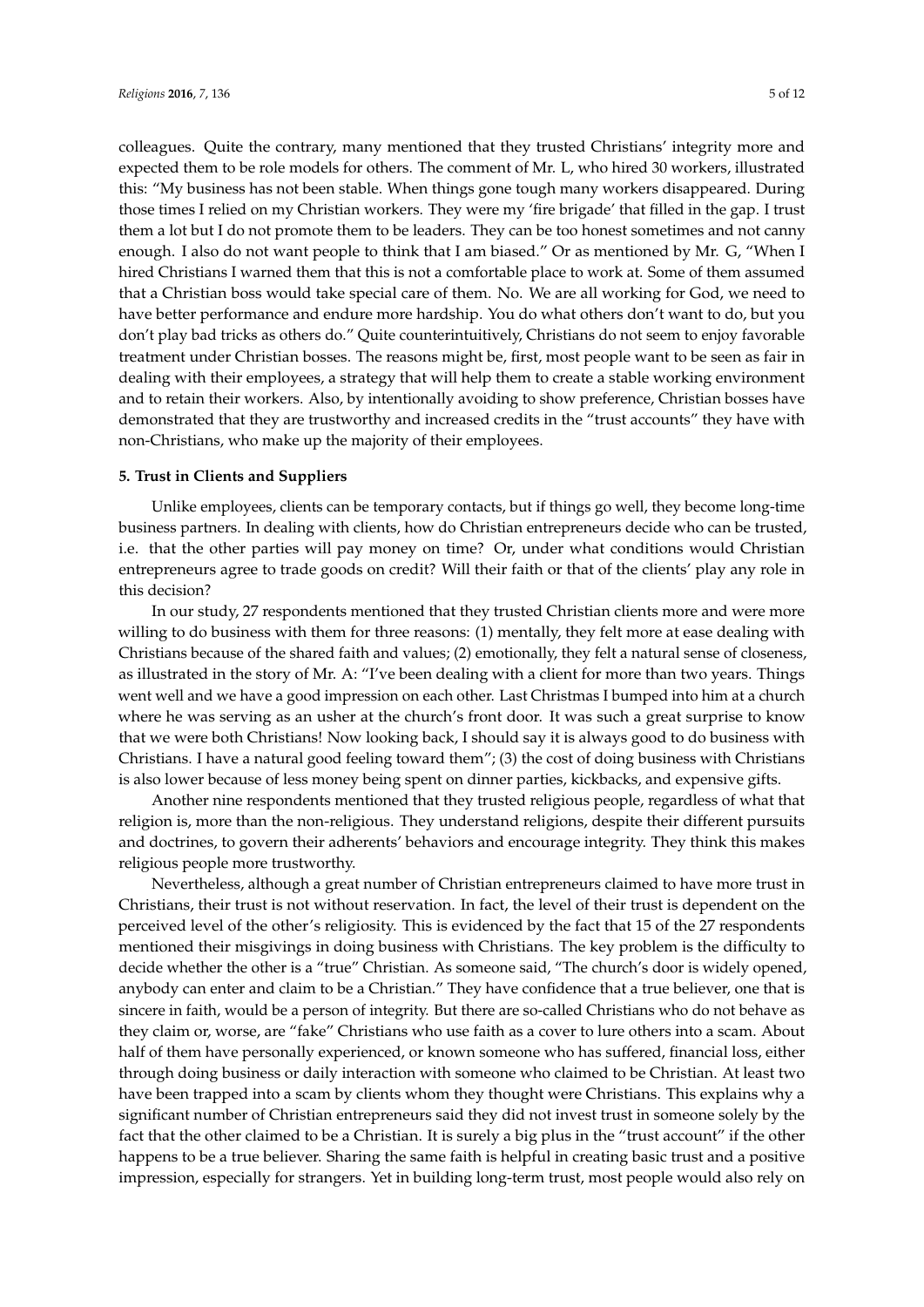There were also several Christian entrepreneurs who said that the other's faith was not a consideration in building relationships with clients, as they merely "follow the rules of market."

It should be noted that although many of our interviewees mentioned that they trusted Christians more, they did not mean that they do not trust people of other faiths or the non-religious. It was frequently mentioned that "many non-Christians are good persons too," "non-Christians' behaviors do not necessarily worse than Christians," or "some non-Christians have better characters than Christians," etc. When asked if they would avoid building trusting relationships with people of other faiths or no faith, all responded that that would be unrealistic and unnecessary. As mentioned by Mr. J, "There are hard rules and norms in doing business. There are objective indicators that you can use to evaluate your clients. Whether you truly trust a person or not is another matter. If you don't trust him that much, you can choose not to have further contact with him outside of business."

## **6. Earning Trust from Employees and Clients**

## *6.1. Employees*

We have found in our study 23 respondents who have, to varying degrees, integrated faith with people management. That is to say, Christian values have motivated them to stipulate worker-friendly policies, which can be very rare among Chinese businesses, such as having a day off on Sunday, providing full insurance coverage, paying on time, paying overtime wages, etc. Worker exploitation is a serious issue in China today; labor control is usually punishment-oriented and in many situations workers, especially migrant workers, are not paid on time or at all. It is thus interesting to find out the reasons behind such favorable efforts and their actual influence, if any, in winning employees' trust.

We have found four main reasons, some spiritual while others are more practical, for such faith/business integration: (1) they thought such policies would motivate people in a positive way and that they could make up for the limitation of hard rules, which can only control people's outward performances; (2) they wanted to create a more humanistic working environment that could help keep their employees; (3) they perceived their business as a "marketplace ministry"—a platform for them to serve God and others in the workplace; (4) it is a biblical command that they treat their employees kindly.

Through the following three cases, we will illustrate different ways of integrating faith with people management and describe the impacts that accompany them. First, Mr. S owns a media company in Chengdu. Unlike many who want their business to grow big quickly, he has purposely kept the company size lean because he wants to build a corporate culture centered on people rather than profit. For him, building a strong team is the most important thing and he sees himself as a shepherd who looks after the flocks. The metaphor is clearly inspired by the biblical image of Jesus and his followers. Mr. S said, "I find time to talk to each of my employees individually once in a while. I ask them about their work, their family and kids, financial situation and etc. I said I am not talking to you as your boss but your brother and friend. They did not believe me initially, but now they are willing to share many things with me."

The second example is Mr. K from Hangzhou, who owns a construction company that hired five to six thousand workers. He received several awards and was interviewed by national TV reporters because of the migrant workers' schools that he established, the only ones of their kind in the country. Asking why he started the schools, Mr. K said,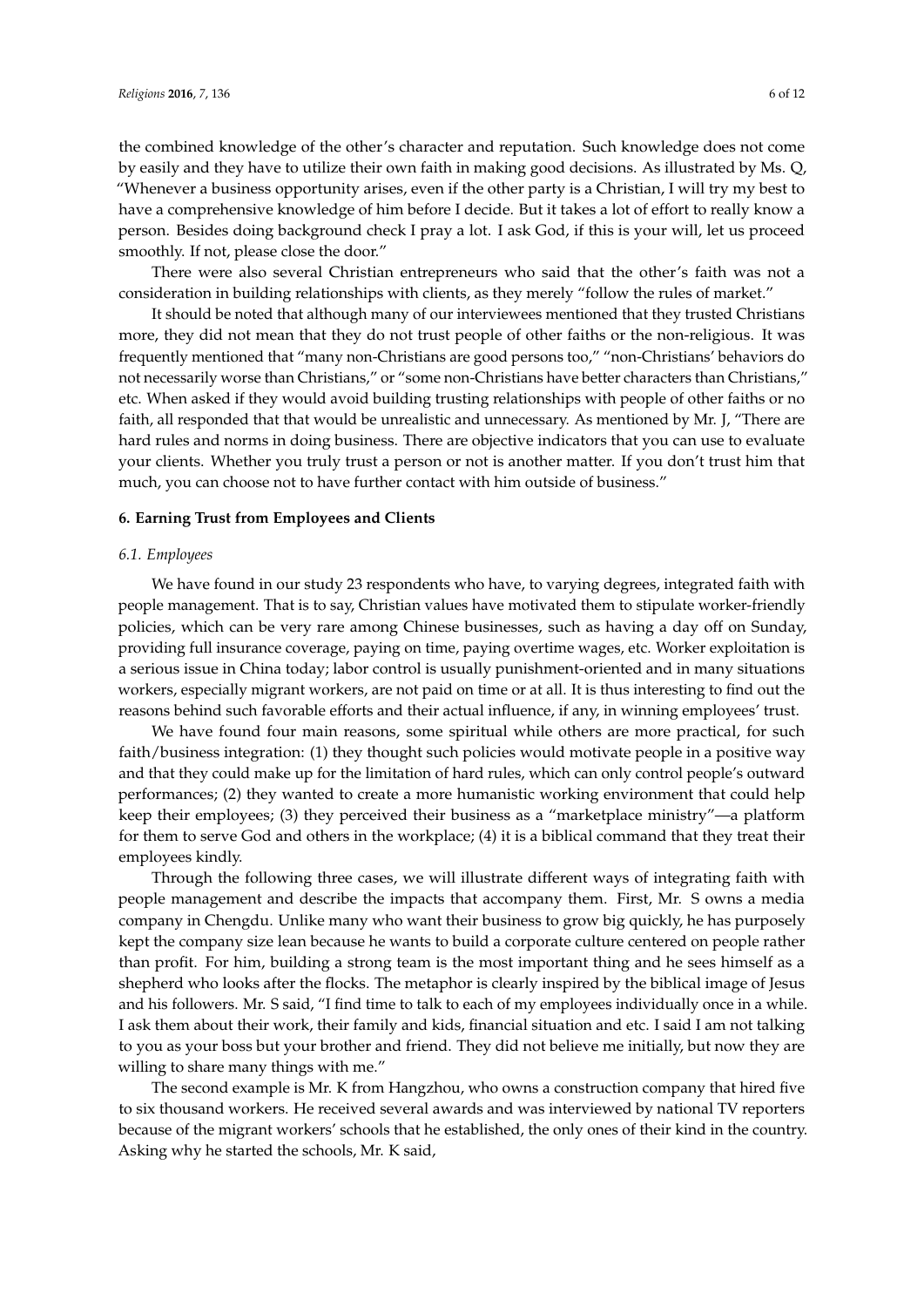I value my employees, especially those migrant workers. Many bosses do not treat them as humans. But because of my faith I treat them sincerely. When I first hired them, their quality was very low. They abused the dorm's furniture and we found human excrement everywhere. They were very hostile against us. I wanted to change the situation and I wanted to build a platform that we can communicate. So I started a school for them in 1999. We have lessons on personal security, cultural quality, legal knowledge, positive attitudes and so on. I asked them to tell us their expectations and we improved our cafeteria and dorms. I also set up a poverty action fund and that has helped them significantly. Anybody that has difficulties in family or children education can apply and we provide at least 2000 each according to their needs . . . Several years ago I overheard someone told a reporter, "We can find other factories that offer 4.2 RMB per hour. But we rather work here, 4 RMB an hour, why? Our hearts are at ease working here."

The third example is Mr. and Mrs. C, who own one of the largest and leading wooden comb manufacturing businesses in China. Their business spread to more than 31 cities in China and has more than 1000 employees and 600 to 700 franchisees in 2007. They have always emphasized the value of honesty in dealing with workers since the beginning of their business. However, after both becoming Christians in 2007, they have determined to go extra miles, i.e. to grant equity to every employee after the company was listed as a publicly held company in Hong Kong in 2009. In his words:

I've always wanted to deliver stock option to my employees, but that was only for my core managers. Workers were never in my consideration. But after being a Christian I realized that people who needed my care most are not those high ranking managers but my front-line-workers. I then decided to deliver stock option to all employees including workers. It means I have offered more than 70 million RMB to them and in doing so diluted about 10% of my stock. My hope is to see my front-line-workers being lifted out of poverty a few years down the road. Such an idea had never been in my thought before, I have been changed (by my new faith) now.

These examples have demonstrated how Christian entrepreneurs, by applying their values to their work, have, sometimes unwittingly, created trust in their corporation. The main point underlying these stories is that religious values have helped Christian entrepreneurs to create structures and systems that eliminate barriers between employers and employee, decrease management costs in the long run by retaining workers, and eventually create organizational trust dividends.

### *6.2. Clients*

In dealing with clients and vendors, we have found that 23 people viewed integrity and competency as the number one factor in earning the other's trust. This is similar to the standards, as discussed in the previous paragraphs, that they expect to see in others before placing their trust. They typically explained integrity in the following ways:

(1) To keep one's words. This is a difficult practice in a low-trust yet fast-moving society like China, where people are less willing to make long-term commitments, knowing that it is more practical in an uncertain situation to make only shallow commitments so that one can change when the situation demands. As mentioned by Mr. K:

> I always take the initiative to call my suppliers whenever I have money to pay them. I don't want to behave like people that keep money in their own pockets. They don't plan to run away or to cheat, but just don't want to pay. Maybe they feel good to keep the money. But I feel relief after clearing my debts. One of my suppliers said that he can't understand why there is people like me in this world.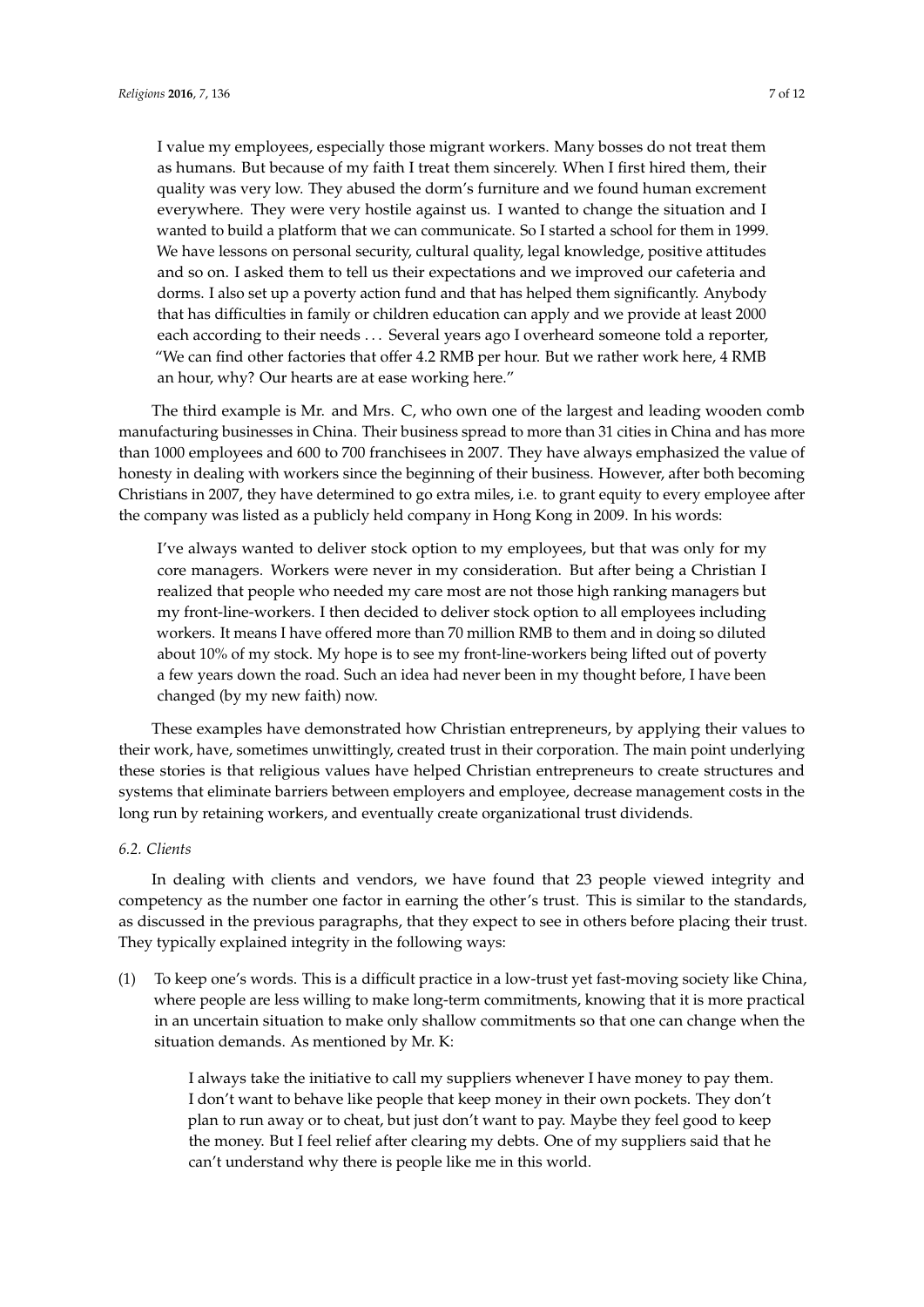K's case might be uncommon but he is surely not the only one who wanted to keep his words. Ms. H from Shanghai said,

In my view trust is like saving money; every time you say or promise something, you need to fulfill that. If so, people will in their heart add one credit to your "account". But if you don't, even just for once, they will deduct credit from your 'account', not one credit but all. That's why I am very careful in dealing with others. It is very hard to create trust, you accumulate it one credit by one credit, but it is very easy to destroy trust, any single event and that's it.

- (2) To be true to facts. Ms. L first became involved in the insurance business when she was 19 years old. She met her first client after many cold meetings and that client stayed with her until today. One belief that she has held on to is that customers deserve to know all the facts about their purchase. Instead of exaggerating advantages and downplaying weaknesses, L wanted to be honest about her product. She said, "There were many people who wanted to buy a retirement fund from me. I instead suggested them to buy welfare fund, although I don't sell it, because that will bring higher interests twenty years down the road. I just told the truth. I once heard a client of mine said to another person about me, 'This girl is really honest.'" It turned out that because of her transparency, many clients sought her out whenever they needed to buy insurance and recommended her to their friends. Her company grew to become one of the largest in Shanghai. When our researchers met her in 2007, she had already developed more than 1000 clients individually and 10,000 collectively with her partners.
- (3) To offer a reasonable price and to preserve the quality of product. As mentioned by the cotton-owner Mdm. W, "If you want to build long-term clients, you need to produce real and quality goods, not pirated ones. For example, if I produce second grade cotton I don't claim that it is first grade. Also, I don't cheat on the quantity. I'd rather earn less by investing more money on maintenance to make sure that the quality of my product is up to the standard." Mr. L's comment is more straightforward: "If you can't prove to others that you are capable in producing good products, then forget about your character. You can't say, oh, I believe in God and people should trust me."

To the extent that integrity is about being honest with others, it can surely help in building positive business relationships. Nevertheless, there is another side of the coin about having integrity. To be honest with God, one has to shun practices that are common to Chinese businesspeople but are against their faith in building smooth relationships with local bureaucrats and clients. These include bribing, taking kickbacks, cheating on tax returns, offering sexual entertainment, etc. In practice that means, as mentioned by Mr. R, "I don't smoke, I don't go to karaoke. I treat my client dinner but sorry, I don't drink. If you want more entertainment after dinner, I can pay but I don't join. I stay till 12 a.m. and say I have to report to my wife and you enjoy yourself."

In China's transition economy, it is common that contracts are decided by connections and bribes. The deviant type of *guanxi* is widespread and seen by many as the uniqueness of the Chinese form of networking. For people like Mr. R, they are obviously putting themselves at a competitive disadvantage to more ruthless rivals. It was no surprise that five of our respondents were forced to change their business plans because of conflicts with their faith. Mr. F, who owns a tourist agency in Shenzhen, changed to online business to avoid taking and giving kickbacks from clients and service providers such as hotels and restaurants. Mr. H owns a bookstore in Wuhan. He used to carry pirated books and CDs but after being a Christian, he decided to stop the lucrative business. Mr. T from Changsha has to shift his business focus from lightning protection engineering, which is very profitable but also deeply corrupt, to other business projects.

That said, in some situations, such as Ms. L's, their seemingly unfavorable practices could help them to win trust from serious clients instead. As echoed by Mr. K, "Ultimately it is about your product and your character. You may eat and drink and bribe, but in the long run it is about whether you and your product can be trusted." Mr. W's comment summarizes the main point underlying this section: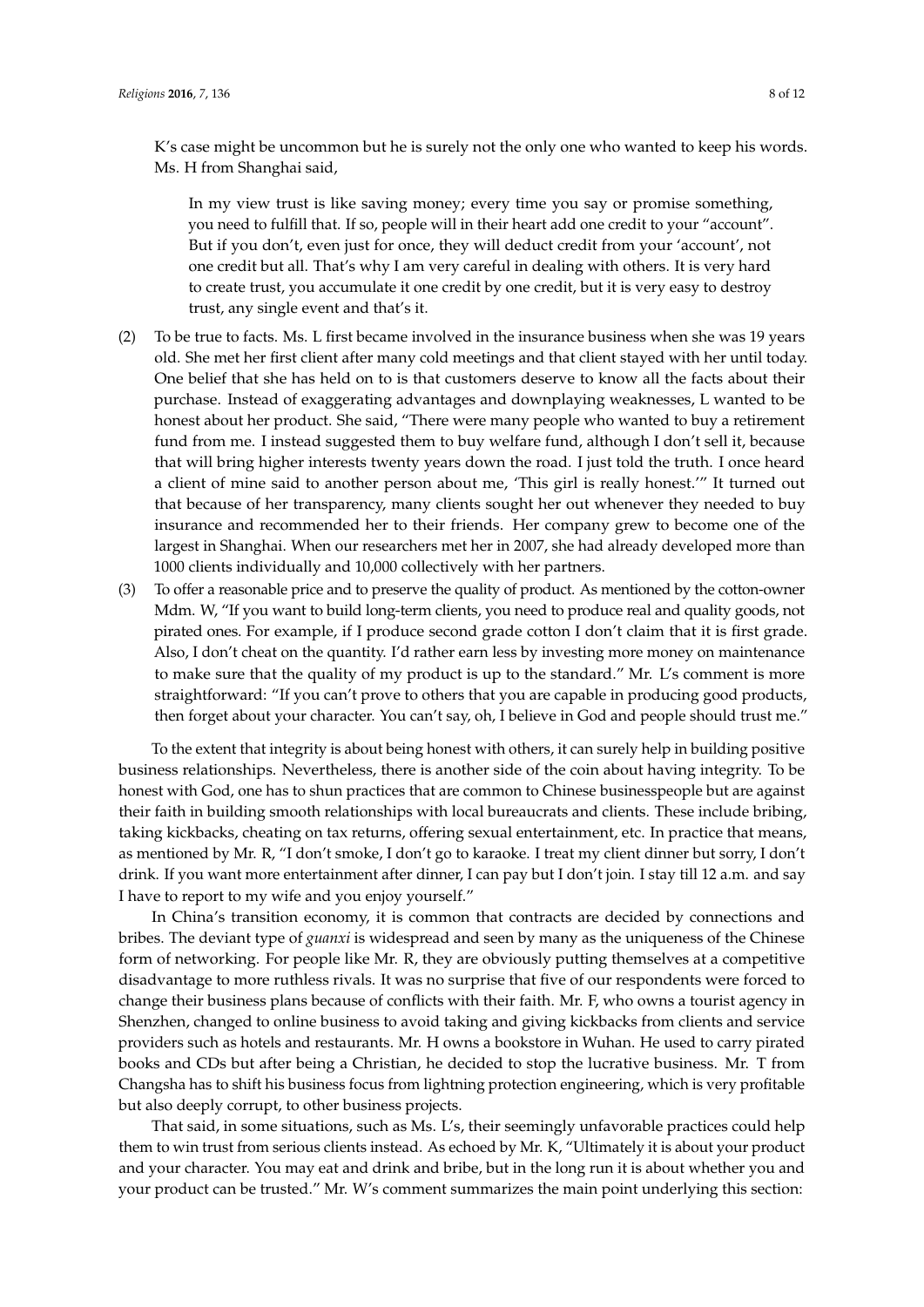I think people trusted me even before I became a Christian. But it was a different type of trust. They trusted me because I had money. I treated them to expensive seafood at high end restaurants. I have strong technical abilities and people trusted my skill. But that kind of trust was merely an act or a game. If I get into troubles would they help? The trust that I have gained now is very different from before. It is a trust that is based on my character. Now I feel that they truly trust me.

## **7. What Aspects of Religion Lead to Trust?**

We have examined how the religiosity of others, i.e., employees and clients, affects Christian entrepreneurs' trust in them. We have also discussed how Christian entrepreneurs' own religiosity, exemplified through being a person of integrity, affects others' trust in them. The next question will be, what aspects of religion lead to trust? We have found many aspects of religion that lead to trust, but in the following paragraphs, we will focus on the three most important factors in inducing trust and illustrate them with examples.

The first factor is their belief that God is in control of every situation. The story of Mr. P from Chengdu illustrates this. "From Christian's point of view, all men are not trustable. But because I believe that God is in control, I dare to trust. Even if I suffer loss, I believe God allows it to happen." The way he treated beggars was an interesting illustration of his attitudinal change from distrust to trust.

There are many beggars out there but maybe they are cheater. Some look very pathetic, shivering with running sore on their bodies. I want to give them money but I used to feel very uncomfortable after giving because I wasn't sure if I were cheated like a fool. That was my struggle. Now I will just give and take it as God's test for my love for others. I can't be responsible for that person's behavior but I am responsible to God for my behavior.

The second factor, which is related to the first, is their belief that truth will ultimately prevail even if that means suffering a loss temporarily. This is exemplified through Mr. S's story. He directed a technology lab based in Beijing. Leading a group of smart engineers, he gave them freedom to choose their working hours and projects and trusted them fully. Three years ago, his best engineer left because of a three-times-higher salary that his rival offered. Mr. S said:

I said blessing to his decision. But three years later he returned. I believe my laissez-faire management style works; the good ones will stay, and even if they leave they will return. I have faith in God, and that helps me to have faith in others and in the future. I believe truth will win and honesty will reap good fruits eventually, even if you have suffered loss. I know there is a person above us. In my job, for example, I work very hard, but maybe nobody appreciates me, but God does. In fact, God's recognition is more important than everyone else.

The third factor is because they have experienced a change in their understanding and attitude towards themselves and others. Mr. C was the general manager of a toy factory based in Shenzhen. He said:

What I did before [being a Christian] was assigning two persons to accomplish a task separately. I'd let them fight and compete and they ended up defeated and distrusted everybody . . . that was a management style too, divide and rule. But now I gave up on this method. I told them that I am a Christian and will do things righteously. No more little tricks. We set up quality control department and define everybody's jobs clear and open. I think we have cultivated a frank and clean attitude.

Along the same line, Mr. N from Nanjing described the different attitudes he has while he was a believer in Fortune God and after becoming a Christian. The former was "keeping everything, good or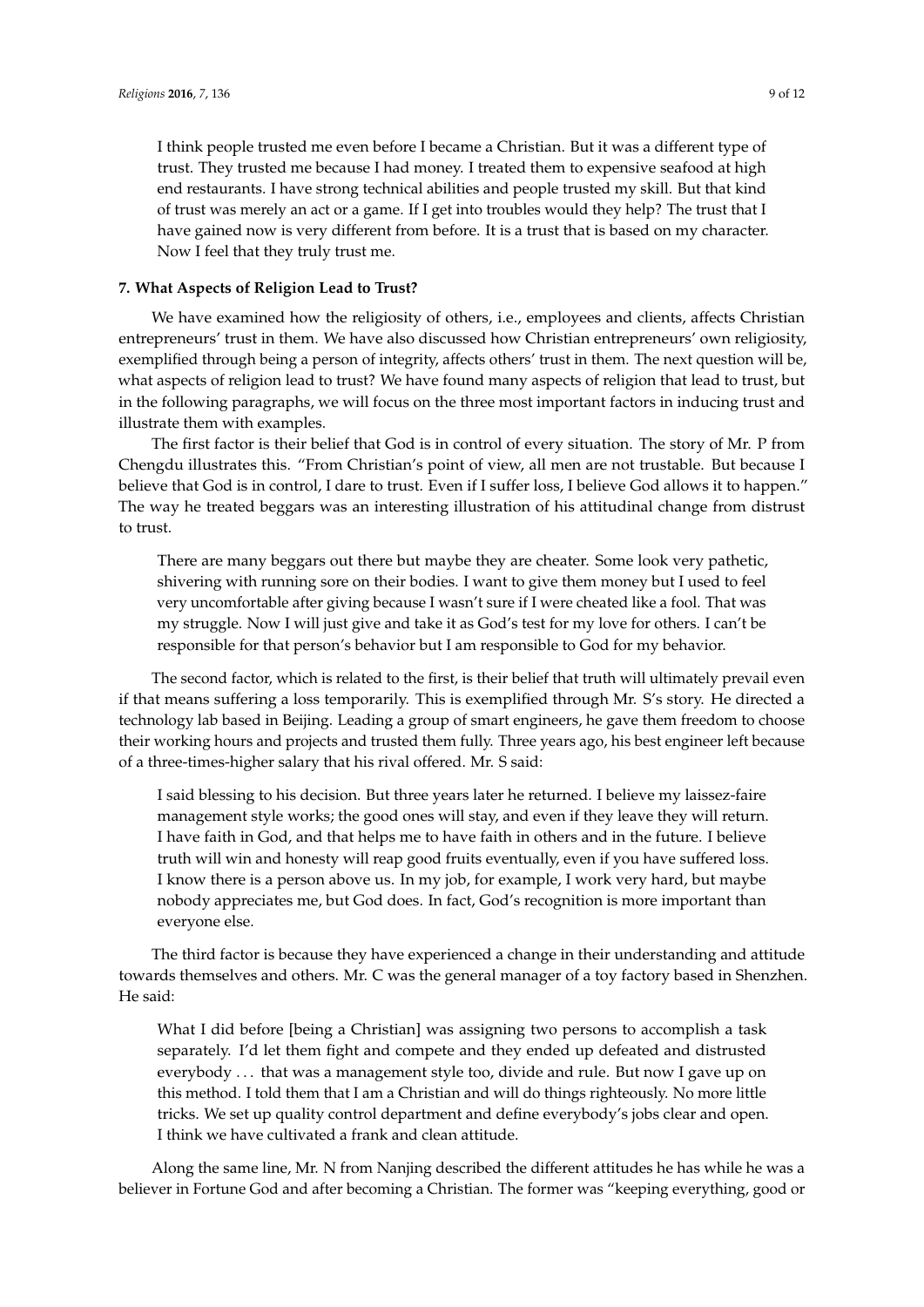bad, to myself and never share," an attitude that demonstrated his distrust for others, while the latter was "having more love and gratitude and more willing to share with others."

# **8. Conclusions**

Through a qualitative study of 43 Chinese Protestant entrepreneurs, we have attempted to shed light on three issues regarding trust and religion in China. First, our study shows that the majority of our respondents were more willing to be trustworthy and to trust others after becoming Christians. They were more motivated to be a person who is worthy of trust and, also, to anticipate that the other would respond to their trust, to the extent that they believe in a morally concerned God who is in control of everything.

Second, this paper joins other studies in demonstrating a stronger in-group trust; that a majority of our respondents trust people who share their faith and moral understanding more than others. But this does not mean that their trust is limited only to Christians. In fact, many of them base their trust on two main factors: competence and religiosity. Without competence, religiosity by itself is insufficient to induce trust. Also, the in-group trust that they cultivate is not absolute but depends on the perceived religiosity of the others. More than half of our respondents who said they have more trust in Christians indicated that the amount of trust they invest in the other Christian increases with the other's religiosity. Religiosity is effectively used by a majority of them as a category to guide their decision-making in matters such as hiring. This is not surprising in the Chinese context, where the emphasis in cultural tradition is less on identity and more on praxis.

Third, in some cases, the in-group trust is extended to people of other faiths as well. Despite the difference in doctrine and rituals, some of our respondents understand religion, as long as it is a major one, to lead to better moral behaviors. To the extent that one holds this view, religious persons are perceived as more trustworthy than the non-religious. In a society dominated by the official ideology of atheism, believers of different religions may find solidarity in the sea of irreligion.

Based on our limited data, what can be said so far is that for the majority of our Christian respondents, religion is helpful in stimulating and maintaining trust in and from others. It has, to various degrees, oriented our respondents' daily business practices in a very secular society such as China toward an ethical direction. Overall, instead of shying away, most respondents are keen to express and integrate faith with their business. Our results suggest that Christianity can be one possible source of a new business morality in China. Indeed, the kind of business practices and life witnesses of Christians may have served as a factor for the rapid increase of Christians in China today.

**Author Contributions:** Joy Tong contributed to the analysis of data and writing of the paper. Fenggang Yang contributed to the design of the research.

**Conflicts of Interest:** The authors declare no conflict of interest.

# <span id="page-9-0"></span>**Appendix A**

We used semi-structured interviews with guiding questions about their beliefs, practices, and job/business history and experiences. The interview included these questions:

- (1) When did you become a Christian? When were you baptized?
- (2) Do you have family? Are they believers?
- (3) Tell me your education background?
- (4) What was your job experience?
- (5) When and why did you decide to enter the present business?
- (6) Do you see any conflict between your business (past and present) and faith?
- (7) Is your faith helpful or not for doing your job (past and present)? In what ways?
- (8) If you were not a religious believer, would you do things differently in your business?
- (9) Before and after your conversion, how did you deal with your spouse, parents, and children?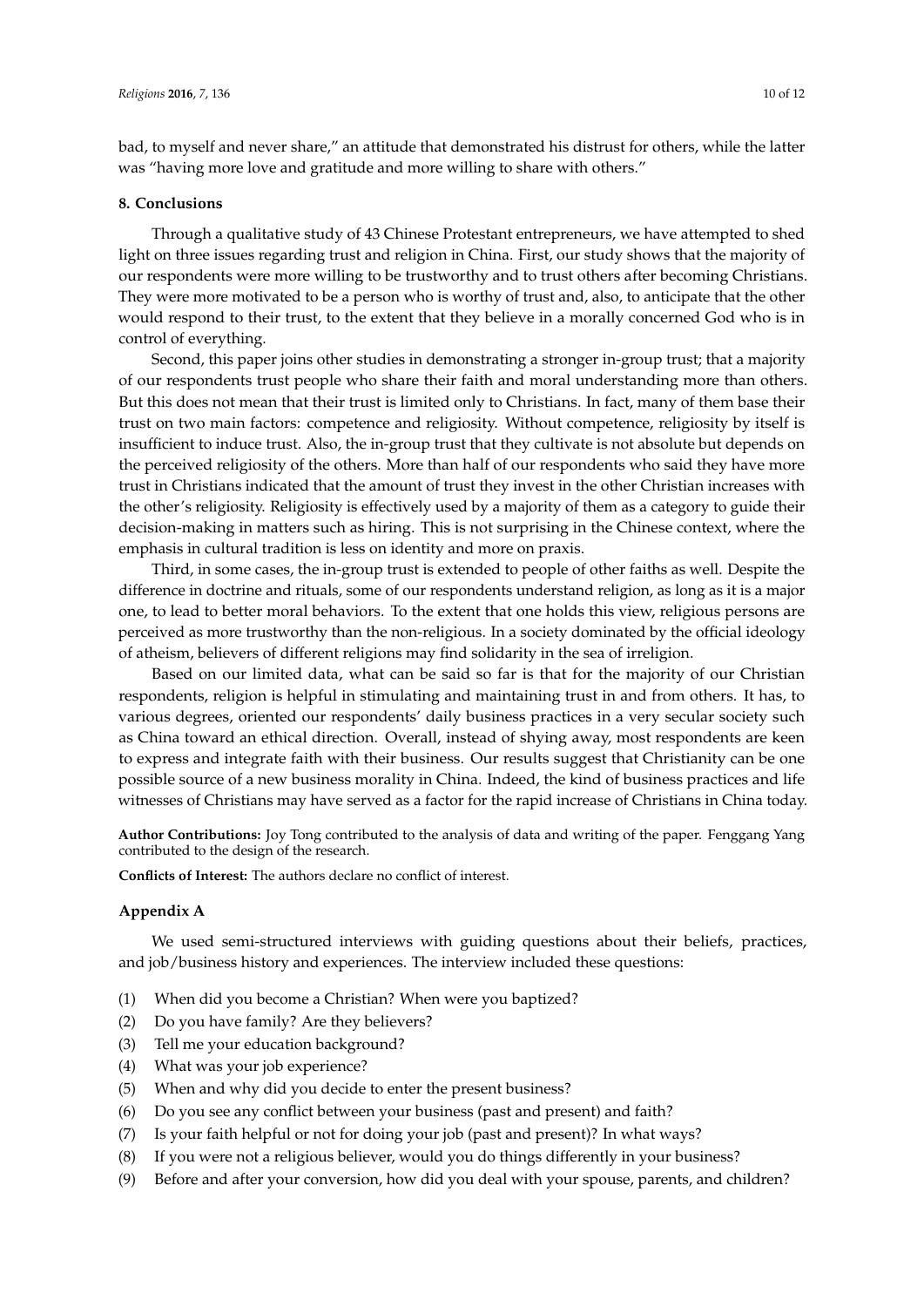- (10) Before and after your conversion, how did you deal with people at work: with employees, with customers and suppliers, with business partners etc.
- (11) In these relationships, how do you decide in whom can be trusted or not be trusted? Can you provide examples of events, incidents, and issues that have effected your trust in various people?
- (12) Does your faith affect your trust in your business partners, clients, and employees? Does your faith affect your hiring decision? Explain how and provide examples to illustrate it.
- (13) In general, who do you trust most? Family members, people from the same village, fellow believers, believers of other religions, previous classmates?
- (14) Does your faith affect your trust in people in general? How so?
- (15) What kind of religious activities do you participate in? How often? Any change over time?
- (16) Please describe the god(s) you believe in. How much are they (is he) concerned about moral issues? How are the gods rewarding good behavior or punishing immoral behavior?
- (17) In your opinion, what are the ethical norms that your faith requires you to follow?

## **References**

- <span id="page-10-0"></span>1. Benjamin Kang Lim, and Ben Blanchard. "Xi Jinping hopes traditional faiths can fill moral void in China." Available online: <http://www.reuters.com/article/us-china-politics-vacuum-idUSBRE98S0GS20130929> (accessed on 15 December 2016).
- <span id="page-10-1"></span>2. "Trust Crisis." Available online: <http://old.newschinamag.com/magazine/trust-crisis> (accessed on 15 December 2016).
- <span id="page-10-2"></span>3. "Trust among Chinese drops to record low." Available online: [http://www.chinadaily.com.cn/china/2013-](http://www.chinadaily.com.cn/china/2013-02/18/content_16230755.htm) [02/18/content\\_16230755.htm](http://www.chinadaily.com.cn/china/2013-02/18/content_16230755.htm) (accessed on 15 December 2016).
- <span id="page-10-3"></span>4. Robert Putnam. *Making Democracy Work: Civic Traditions in Modern Italy*. Princeton: Princeton University Press, 1993.
- <span id="page-10-14"></span>5. Francis Fukuyama. *Trust: The Social Virtues and the Creation of Prosperity*. New York: Free Press, 1996.
- 6. Sioerd Beugelsdijk, Henri L. F. de Groot, and Anton B. T. M. van Schaik. "Trust and Economic Growth: A Robustness Analysis." *Oxford Economic Papers* 56 (2004): 118–34. [\[CrossRef\]](http://dx.doi.org/10.1093/oep/56.1.118)
- <span id="page-10-4"></span>7. Stephen Knack, and Philip Keefer. "Does Social Capital Have an Economic Payoff? A Cross-Country Investigation." *Quarterly Journal of Economics* 112 (1997): 1251–88. [\[CrossRef\]](http://dx.doi.org/10.1162/003355300555475)
- <span id="page-10-5"></span>8. Kenneth Arrow. "Gifts and Exchanges." *Philosophy and Public Affairs* 1 (1972): 343–62.
- <span id="page-10-6"></span>9. Daniel Bays. "Christian Protestant Christianity Today." *The China Quarterly* 174 (2003): 488–504. [\[CrossRef\]](http://dx.doi.org/10.1017/S0009443903000299)
- 10. Xiao Zhao. "A Market Economy with Church and a Market Economy without Church (有教堂的市场经济与 无教堂的市场经济)." *Esquire*, 6 January 2006.
- 11. Carol L. Hamrin. "China Protestants: A Mustard Seed for Moral Renewal? " Available online: [http:](http://www.aei.org/publication/chinas-protestants) [//www.aei.org/publication/chinas-protestants](http://www.aei.org/publication/chinas-protestants) (accessed on 15 December 2016).
- <span id="page-10-10"></span>12. Joy. K. C. Tong. *Overseas Chinese Christian Entrepreneurs in Modern China: A Case Study of the Influence of Christian Ethics on Business Life*. London: Anthem Press, 2012.
- <span id="page-10-7"></span>13. Qunyong Wang, and Xinyu Lin. "Does Religious Beliefs Affect Economic Growth? Evidence from Provincial-Level Panel Data in China." *China Economic Review* 31 (2014): 277–87. [\[CrossRef\]](http://dx.doi.org/10.1016/j.chieco.2014.10.006)
- <span id="page-10-8"></span>14. Cunfu Chen, and Tianhai Huang. "The Emergence of a New Type of Christians in China Today." *Review of Religious Research* 46 (2004): 183–200.
- <span id="page-10-9"></span>15. Nanlai Cao. "Christian Entrepreneurs and the Post-Mao State: An Ethnographic Account of Church-State Relations in China's Economic Transition." *Sociology of Religion* 68 (2007): 45–66. [\[CrossRef\]](http://dx.doi.org/10.1093/socrel/68.1.45)
- <span id="page-10-11"></span>16. Fenggang Yang. "The Chinese Protestant Ethic during the Market Transition in China." In *Chinese Culture and Christianity*. Edited by Xiyi Yao. Hong Kong: CGST Press, 2007.
- <span id="page-10-12"></span>17. Xiangping Li, and Fenggang Yang. "Christian Ethics and the Construction of Social Trust—The Study of Contemporary Chinese Christian Business (基督教伦理与社会信任的关系建构)." Available online: <http://www.mzb.com.cn/html/report/142631-1.htm> (accessed on 15 December 2016).
- <span id="page-10-13"></span>18. "Restaurant confronts Chinese moral crisis with free food." Available online: [http://www.telegraph.co.uk/](http://www.telegraph.co.uk/news/worldnews/asia/china/10480084/Restaurant-confronts-Chinas-moral-crisis-with-free-food.html) [news/worldnews/asia/china/10480084/Restaurant-confronts-Chinas-moral-crisis-with-free-food.html](http://www.telegraph.co.uk/news/worldnews/asia/china/10480084/Restaurant-confronts-Chinas-moral-crisis-with-free-food.html) (accessed on 15 December 2016).